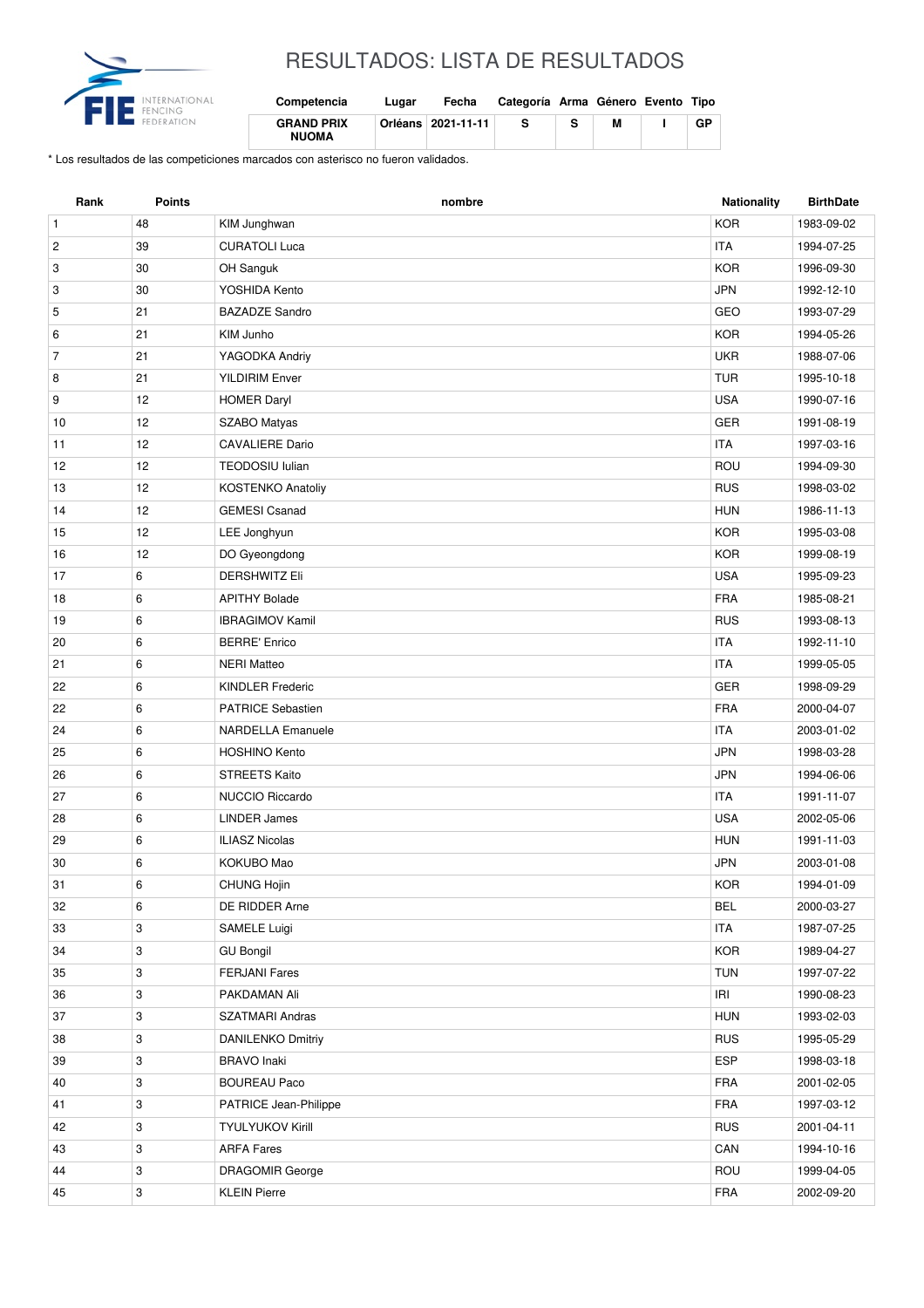| Rank | <b>Points</b> | nombre                     | <b>Nationality</b> | <b>BirthDate</b> |
|------|---------------|----------------------------|--------------------|------------------|
| 46   | 3             | <b>BONAH Raoul</b>         | <b>GER</b>         | 1998-11-16       |
| 47   | 3             | <b>TORRE Pietro</b>        | <b>ITA</b>         | 2002-05-06       |
| 48   | 3             | <b>TRUSHAKOV Alexander</b> | <b>RUS</b>         | 1994-05-24       |
| 49   | 3             | <b>EFTIMIE Sorin</b>       | ROU                | 1995-03-10       |
| 50   | 3             | <b>MACKIEWICZ Andrew</b>   | <b>USA</b>         | 1995-12-12       |
| 51   | 3             | <b>SHIRSHOV Vasiliy</b>    | <b>RUS</b>         | 1997-12-17       |
| 52   | 3             | <b>DEARY William</b>       | <b>GBR</b>         | 1997-06-27       |
| 52   | 3             | <b>LAMBERT Maxence</b>     | <b>FRA</b>         | 1994-05-13       |
| 54   | 3             | <b>ARPINO Alberto</b>      | <b>ITA</b>         | 1998-07-03       |
| 55   | 3             | <b>ROUSSET Nicolas</b>     | GEO                | 1988-07-07       |
| 56   | 3             | <b>COLLEAU Charles</b>     | <b>FRA</b>         | 1996-03-06       |
| 57   | 3             | FIORETTO Luca              | <b>ITA</b>         | 2000-07-16       |
| 58   | 3             | <b>BARLOY Edward</b>       | <b>FRA</b>         | 1990-12-19       |
| 59   | 3             | <b>PIANFETTI Maxime</b>    | <b>FRA</b>         | 1999-03-15       |
| 60   | 3             | <b>SCHICKELE Florian</b>   | <b>FRA</b>         | 2000-05-12       |
| 61   | 3             | URSACHI Razvan             | ROU                | 1998-06-06       |
| 62   | 3             | <b>SEITZ Tom</b>           | <b>FRA</b>         | 1994-05-31       |
| 63   | 3             | <b>OLLIVIER Leandre</b>    | <b>FRA</b>         | 1999-06-01       |
| 64   | 3             | <b>NASONOV Dmitriy</b>     | <b>RUS</b>         | 2003-04-26       |
| 65   | 1,5           | <b>ANDREONE Alexandre</b>  | <b>FRA</b>         | 2001-03-28       |
| 65   | 1,5           | GALGOCZY Tamas             | <b>HUN</b>         | 1997-05-04       |
| 67   | 1,5           | <b>GORDON Shaul</b>        | CAN                | 1994-07-11       |
| 68   | 1,5           | <b>SARON Mitchell</b>      | <b>USA</b>         | 2000-12-06       |
| 69   | 1,5           | <b>BONSANTO Francesco</b>  | <b>ITA</b>         | 1995-05-30       |
| 70   | 1,5           | <b>MARTINE Thomas</b>      | <b>FRA</b>         | 1999-01-29       |
| 71   | 1,5           | <b>DUBARRY Baptiste</b>    | <b>FRA</b>         | 1997-03-29       |
| 71   | 1,5           | <b>STATSENKO Oleksiy</b>   | <b>UKR</b>         | 1994-03-17       |
| 73   | 1,5           | <b>FLOREZ Carlos</b>       | <b>ESP</b>         | 2001-03-06       |
| 74   | 1,5           | <b>CUELLAR Sebastian</b>   | COL                | 1996-08-08       |
| 75   | 1,5           | <b>COHEN Josef</b>         | <b>USA</b>         | 1998-09-04       |
| 76   | 1,5           | <b>BAZADZE Beka</b>        | GEO                | 1989-07-29       |
| 76   | 1,5           | STANESCU Razvan            | ROU                | 2000-03-15       |
| 78   | 1,5           | KOSSUTH Balint             | <b>HUN</b>         | 1996-06-26       |
| 79   | 1,5           | FERJANI Ahmed              | <b>TUN</b>         | 2000-06-21       |
| 80   | 1,5           | CABALLERO Rogelio          | <b>ESP</b>         | 2001-04-15       |
| 81   | 1,5           | COZMULEANU Codrin          | ROU                | 1996-07-26       |
| 82   | 1,5           | LIM Jaeyoon                | <b>KOR</b>         | 2000-01-06       |
| 83   | 1,5           | <b>TSAP Yuriy</b>          | <b>UKR</b>         | 1992-07-22       |
| 84   | 1,5           | SCHLAFFER Leon             | GER                | 2000-10-11       |
| 85   | 1,5           | <b>ANASIZ Muhammed</b>     | <b>TUR</b>         | 1999-01-20       |
| 86   | 1,5           | <b>GARRIGUE Remi</b>       | <b>FRA</b>         | 2004-09-03       |
| 87   | 1,5           |                            | POL                |                  |
|      |               | <b>HRYCIUK Szymon</b>      |                    | 2002-08-24       |
| 87   | 1,5           | <b>MUELLER Max Laurin</b>  | <b>GER</b>         | 2003-11-25       |
| 89   | 1,5           | SMITH Jared                | <b>USA</b>         | 2000-04-27       |
| 90   | 1,5           | <b>GALLO Michele</b>       | <b>ITA</b>         | 2001-05-18       |
| 91   | 1,5           | LOPEZ DE GUERENU Jorge     | <b>ESP</b>         | 2000-09-24       |
| 92   | 1,5           | RETCHIA Vazha              | GEO                | 1999-03-30       |
| 93   | 1,5           | KACZKOWSKI Krzysztof       | POL                | 1997-11-01       |
| 94   | 1,5           | <b>MEKA Valentin</b>       | <b>GER</b>         | 2003-03-21       |
| 95   | 1,5           | MATEEV Andri Nikolaysson   | <b>ISL</b>         | 2000-04-08       |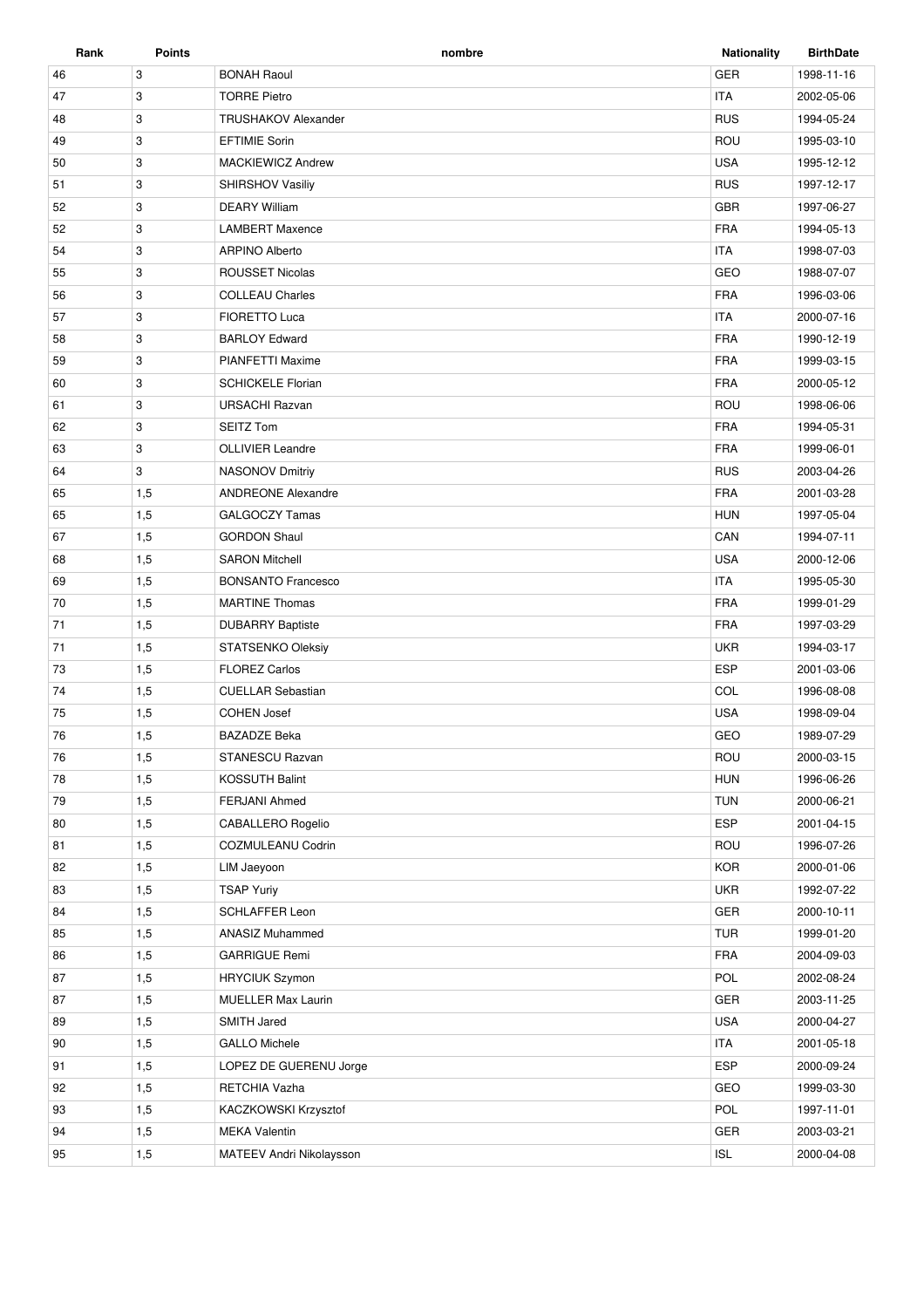| Rank | <b>Points</b> | nombre                             | <b>Nationality</b> | <b>BirthDate</b> |
|------|---------------|------------------------------------|--------------------|------------------|
| 96   | 1,5           | TE VELDE Noah                      | <b>USA</b>         | 2001-01-28       |
| 97   | 0,75          | <b>ZEA Gibran</b>                  | <b>MEX</b>         | 1997-06-14       |
| 98   | 0,75          | LUCCHETTI Stefano Ivan             | <b>ARG</b>         | 1997-05-24       |
| 99   | 0,75          | <b>BIBI Eliott</b>                 | <b>FRA</b>         | 1999-10-29       |
| 100  | 0,75          | POGU Antoine                       | <b>FRA</b>         | 2002-03-29       |
| 101  | 0,75          | <b>THOMPSON Khalil</b>             | <b>USA</b>         | 1997-02-03       |
| 102  | 0,75          | DE ROBBIO Francesco                | CRO                | 1996-01-12       |
| 103  | 0,75          | PLATONOV Bogdan                    | <b>UKR</b>         | 1996-10-12       |
| 103  | 0,75          | SHAINBERG Jonah                    | <b>USA</b>         | 1996-01-31       |
| 105  | 0,75          | <b>PECH Miklos</b>                 | <b>HUN</b>         | 1996-02-21       |
| 106  | 0,75          | HERNANDEZ CABALLERO Andres         | <b>ESP</b>         | 1996-03-06       |
| 107  | 0,75          | <b>BONAH Luis</b>                  | <b>GER</b>         | 1997-01-15       |
| 108  | 0,75          | MIYAYAMA Ryo                       | <b>JPN</b>         | 1988-08-25       |
| 109  | 0,75          | <b>SCHNEIDER Benno</b>             | <b>GER</b>         | 1994-03-08       |
| 110  | 0,75          | <b>KEMPF Lorenz</b>                | <b>GER</b>         | 1997-03-23       |
| 110  | 0,75          | LILLO Gerardo                      | <b>ESP</b>         | 2000-08-17       |
| 112  | 0,75          | <b>PINCHUK Maksim</b>              | <b>BLR</b>         | 1999-01-09       |
| 113  | 0,75          | <b>MCBRIDE Jackson</b>             | <b>USA</b>         | 2001-12-27       |
| 114  | 0,75          | <b>HUMEN Vasyl</b>                 | <b>UKR</b>         | 2002-03-13       |
| 114  | 0,75          | <b>NOVIKAU Artsiom</b>             | <b>BLR</b>         | 1996-05-02       |
| 116  | 0,75          | <b>MEDINA Hender</b>               | <b>VEN</b>         | 2001-09-20       |
| 117  | 0,75          | <b>LEONE Samuel</b>                | <b>FRA</b>         | 1999-02-27       |
| 118  | 0,75          | <b>STOYCHEV Todor</b>              | <b>BUL</b>         | 2003-08-04       |
| 119  | 0,75          | <b>DESMONS Tanguy</b>              | <b>FRA</b>         | 2000-01-08       |
| 120  | 0,75          | <b>BOHOVIN Bohdan</b>              | <b>UKR</b>         | 2001-08-18       |
| 121  | 0,75          | <b>CAUCHON Francois</b>            | CAN                | 2000-04-26       |
| 122  | 0,75          | <b>KUZMIN Leon</b>                 | GER                | 2002-05-08       |
| 123  | 0,75          | VAN DYCK Jasper                    | <b>BEL</b>         | 2001-10-18       |
| 124  | 0,75          | <b>CANALI Nael</b>                 | <b>FRA</b>         | 1996-07-07       |
| 125  | 0             | MOTORIN Ilya                       | <b>RUS</b>         | 1991-01-18       |
| 126  | $\mathbf 0$   | <b>KAISER Balazs</b>               | <b>HUN</b>         | 2001-10-15       |
| 127  | $\mathbf 0$   | MOATAZ Adham                       | EGY                | 2003-04-23       |
| 127  | 0             | <b>MOATAZ Medhat</b>               | EGY                | 2000-10-23       |
| 127  | 0             | <b>SENEGAS Remi</b>                | <b>FRA</b>         | 1994-05-16       |
| 130  | 0             | NEUHAEUSER Marc                    | GER                | 2004-02-24       |
| 130  | 0             | <b>RABB Krisztian</b>              | <b>HUN</b>         | 2001-11-10       |
| 132  | 0             | <b>HOWES Nicholas</b>              | <b>GBR</b>         | 1998-10-15       |
| 132  | 0             | SZCZEPANIK Piotr                   | POL                | 2000-12-11       |
| 134  | $\mathbf 0$   | GIRAULT Evann Jean Abba            | <b>NIG</b>         | 2004-08-25       |
| 134  | 0             | <b>HAMILTON Zachary</b>            | <b>GBR</b>         | 1999-03-01       |
| 136  | 0             | DI TELLA Pascual Maria             | ARG                | 1995-09-16       |
| 137  | $\mathbf 0$   | <b>MADRIGAL Santiago</b>           | <b>ESP</b>         | 2004-02-06       |
| 138  | $\mathbf 0$   | <b>BALLORCA Fabien</b>             | <b>FRA</b>         | 1993-03-03       |
| 139  | 0             | NITU Radu                          | ROU                | 2004-11-13       |
| 140  | 0             | <b>MESSICA Lucas Maurice Andre</b> | <b>TUN</b>         | 1996-10-11       |
| 141  | 0             | <b>URBAN Tamas</b>                 | <b>HUN</b>         | 2001-05-23       |
| 142  | 0             | MANCHENO Guillermo                 | <b>ESP</b>         | 1990-01-23       |
| 143  | 0             | CIDU Matei                         | ROU                | 2000-09-28       |
| 144  | 0             | <b>WENNEMAR Bas</b>                | <b>GER</b>         | 1999-05-11       |
| 145  | $\mathbf 0$   | YOSHIDA Tamon                      | <b>JPN</b>         | 2000-07-14       |
|      |               |                                    |                    |                  |